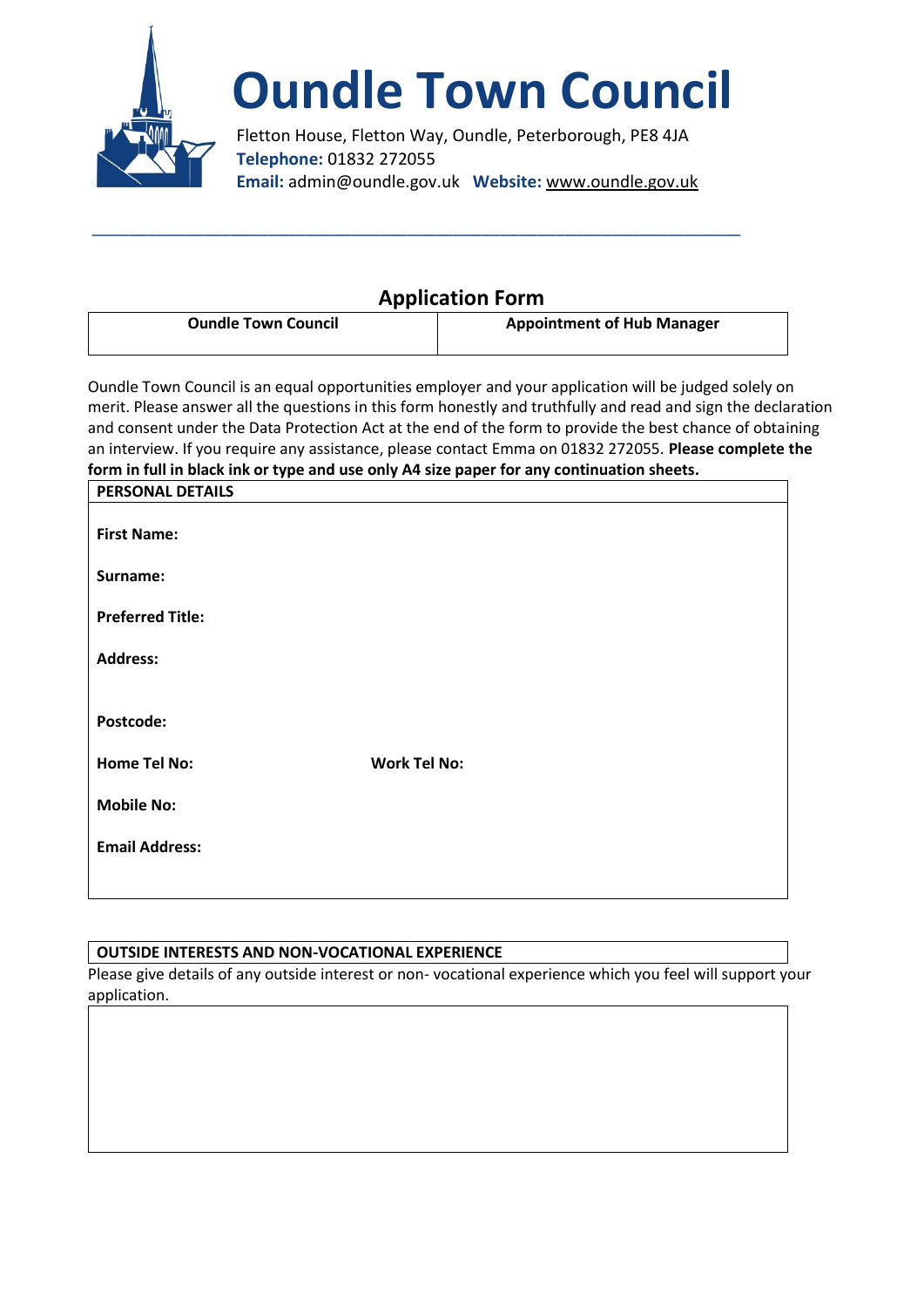#### **REHABILITATION OF OFFENDERS ACT 1974**

Please give details of any ''unspent'' convictions as defined by the Rehabilitation of Offenders Act 1974. Unless the nature of the position allows the Council to ask questions about your entire criminal record we will only ask about "unspent" convictions. A criminal record will not necessarily be a bar to obtaining employment with the Council.

## **SECONDARY/FURTHER EDUCATION AND QUALIFICATIONS**

Please give details of your education and qualifications obtained plus those currently being pursued.

| <b>School, College</b><br>and/or University | <b>Date From:</b> | Date To: | Subjects studied and<br>qualifications<br>obtained |
|---------------------------------------------|-------------------|----------|----------------------------------------------------|
|                                             |                   |          |                                                    |
|                                             |                   |          |                                                    |
|                                             |                   |          |                                                    |
|                                             |                   |          |                                                    |

Please note that you will be asked to produce evidence of your qualifications.

#### **PROFESSIONAL INSTITUTE MEMBERSHIP**

Please give details of any relevant professional or technical bodies of which you are a member.

| Name of                            | <b>Level of Membership</b> | <b>Year of Award</b> |
|------------------------------------|----------------------------|----------------------|
| <b>Institute/Professional Body</b> |                            |                      |
|                                    |                            |                      |
|                                    |                            |                      |
|                                    |                            |                      |
|                                    |                            |                      |
|                                    |                            |                      |
|                                    |                            |                      |
|                                    |                            |                      |
|                                    |                            |                      |
|                                    |                            |                      |
|                                    |                            |                      |
|                                    |                            |                      |
|                                    |                            |                      |
|                                    |                            |                      |
|                                    |                            |                      |
|                                    |                            |                      |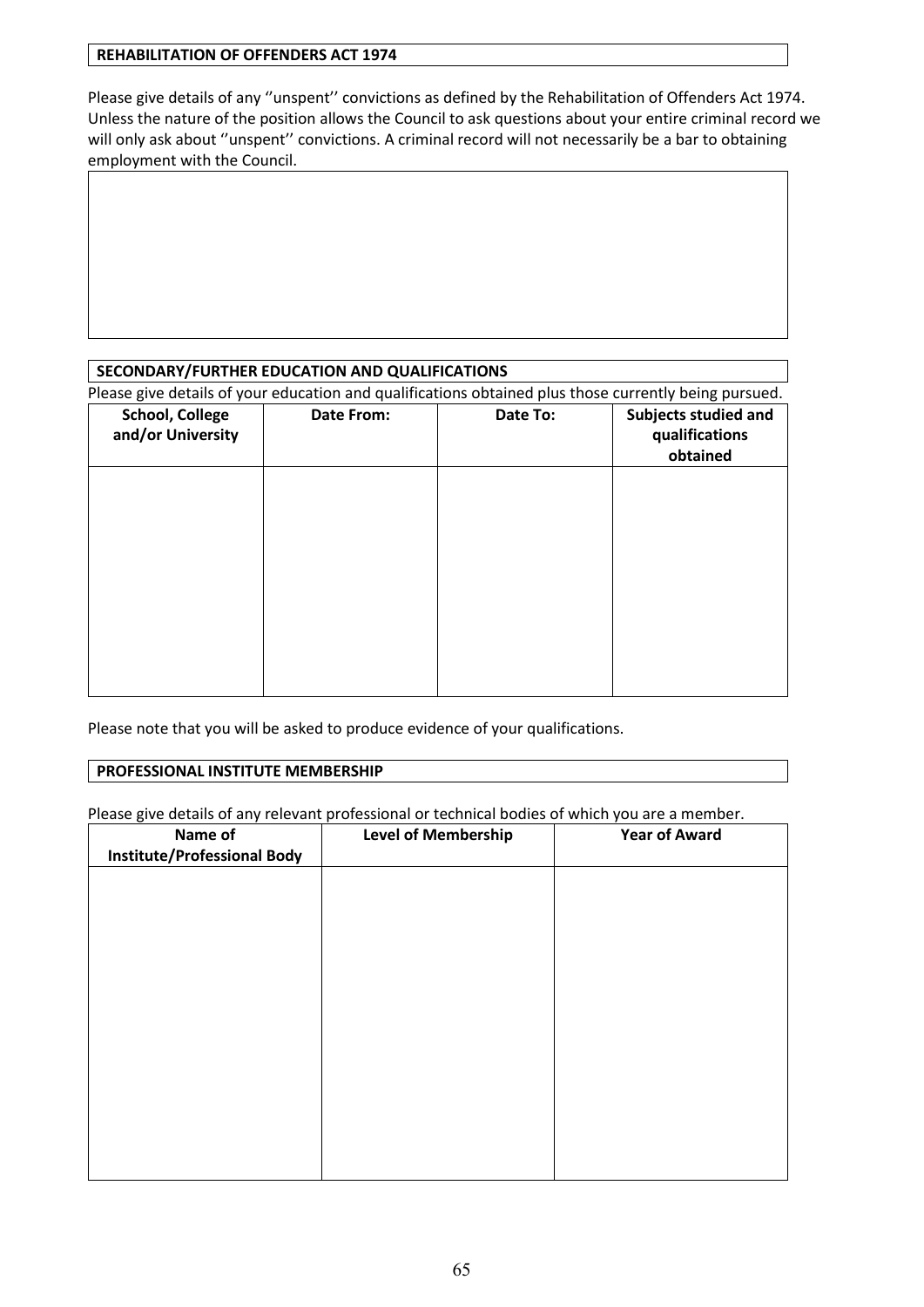#### **Please give details of any relevant short training courses, trade/professional training, Government training schemes or secondments you have completed.**

| <b>Course Title and Duration</b> | Provider | Date |
|----------------------------------|----------|------|
|                                  |          |      |
|                                  |          |      |
|                                  |          |      |
|                                  |          |      |
|                                  |          |      |
|                                  |          |      |
|                                  |          |      |
|                                  |          |      |
|                                  |          |      |
|                                  |          |      |

# **CURRENT OR MOST RECENT EMPLOYMENT**

**Employer:** 

**Address:**

**Postcode:**

**Job Title:**

**Current or Final Salary:**

**Date Commenced:**

**Leave Date or Notice Period Required:**

#### **Please provide a brief description of the main duties and responsibilities of your current or most recent job. (Please attach a copy of the job description if you wish)**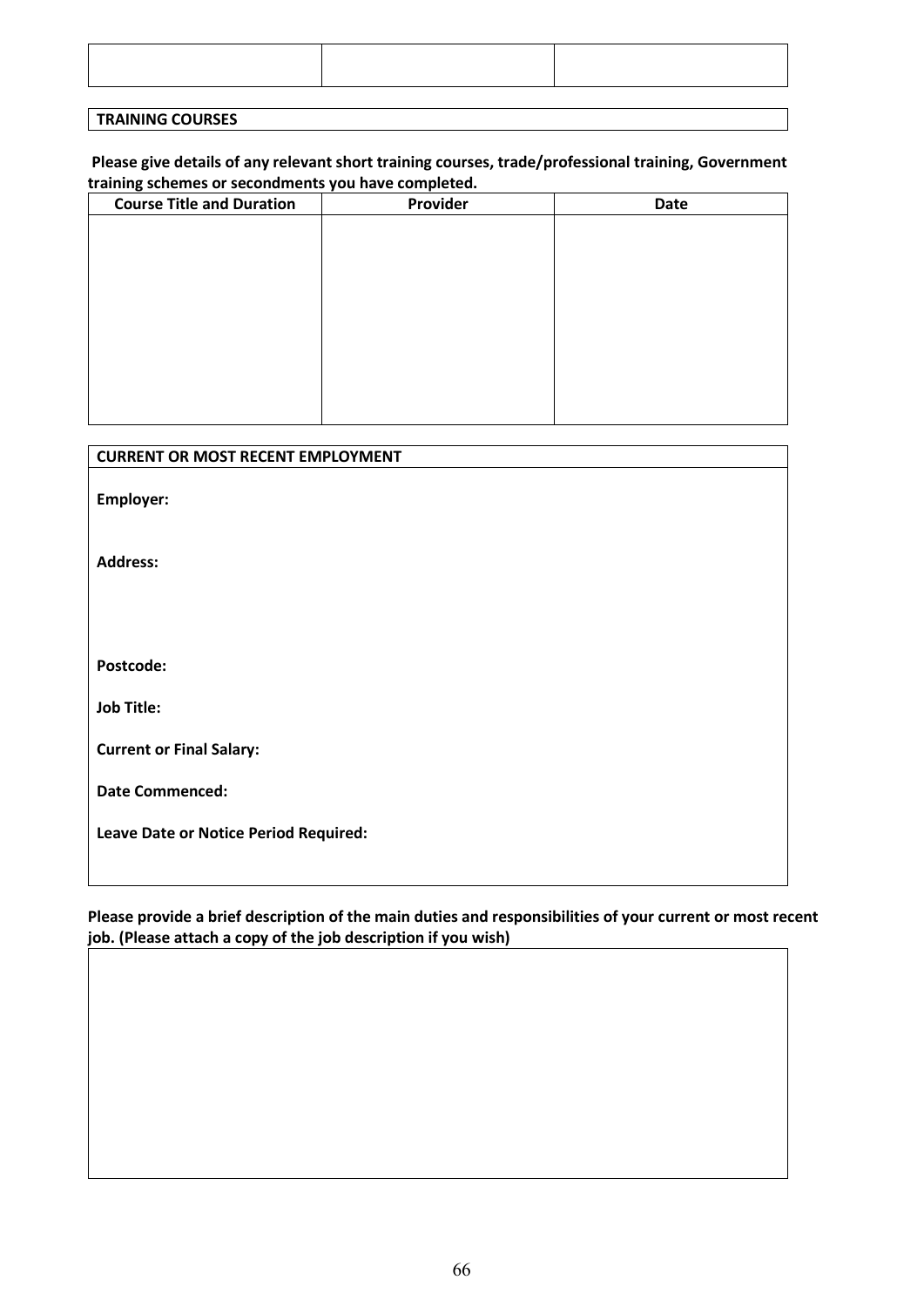# **Why do you/did you wish to leave your most current/most recent job?**

# **EMPLOYMENT HISTORY**

**Please list your previous employment history in chronological order using a separate sheet if necessary and please give reasons for any gaps in your employment history.**

| p.e g<br><b>Name and Address of</b> | <b>Employment Period</b> | <b>Job Title and Main</b> | <b>Reason for leaving</b> |
|-------------------------------------|--------------------------|---------------------------|---------------------------|
| <b>Employer</b>                     | From/To                  | responsibilities          |                           |
|                                     |                          |                           |                           |
|                                     |                          |                           |                           |
|                                     |                          |                           |                           |
|                                     |                          |                           |                           |
|                                     |                          |                           |                           |
|                                     |                          |                           |                           |
|                                     |                          |                           |                           |
|                                     |                          |                           |                           |
|                                     |                          |                           |                           |
|                                     |                          |                           |                           |
|                                     |                          |                           |                           |
|                                     |                          |                           |                           |
|                                     |                          |                           |                           |
|                                     |                          |                           |                           |
|                                     |                          |                           |                           |
|                                     |                          |                           |                           |
|                                     |                          |                           |                           |
|                                     |                          |                           |                           |
|                                     |                          |                           |                           |
|                                     |                          |                           |                           |
|                                     |                          |                           |                           |
|                                     |                          |                           |                           |
|                                     |                          |                           |                           |
|                                     |                          |                           |                           |
|                                     |                          |                           |                           |
|                                     |                          |                           |                           |
|                                     |                          |                           |                           |
|                                     |                          |                           |                           |
|                                     |                          |                           |                           |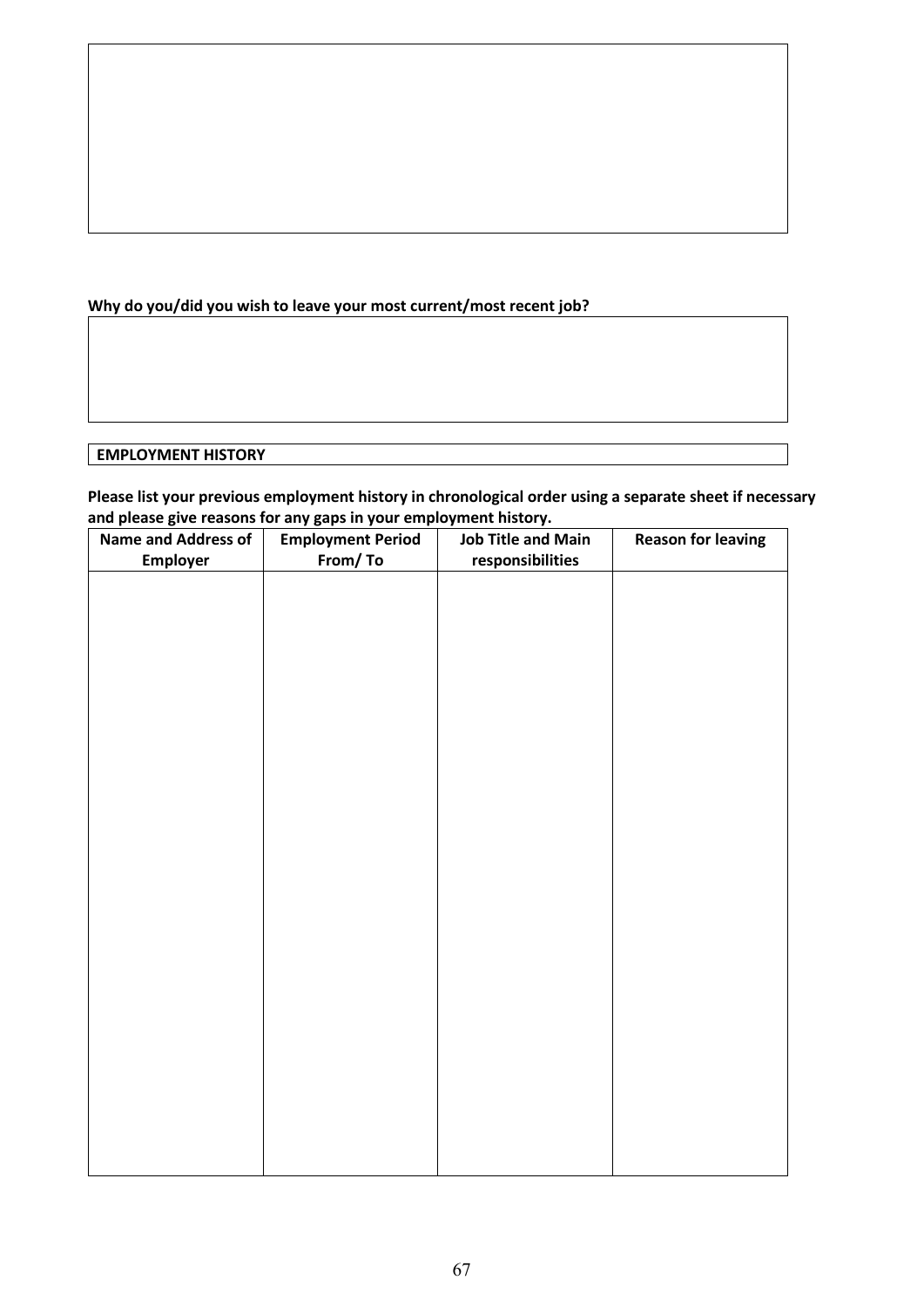#### **RELEVANT EXPERIENCES, SKILLS AND KNOWLEDGE**

**Please state below your reasons for applying for this post and the experience, skills and knowledge you have which would enable you to do it well. Please refer to the Personal Specification and ensure you cover all of the criteria set out for this role. This should include information about any period not accounted for in the section above by full time employment or education and training and if appropriate voluntary work. Please use a separate sheet if necessary and/or attach any supporting documents.**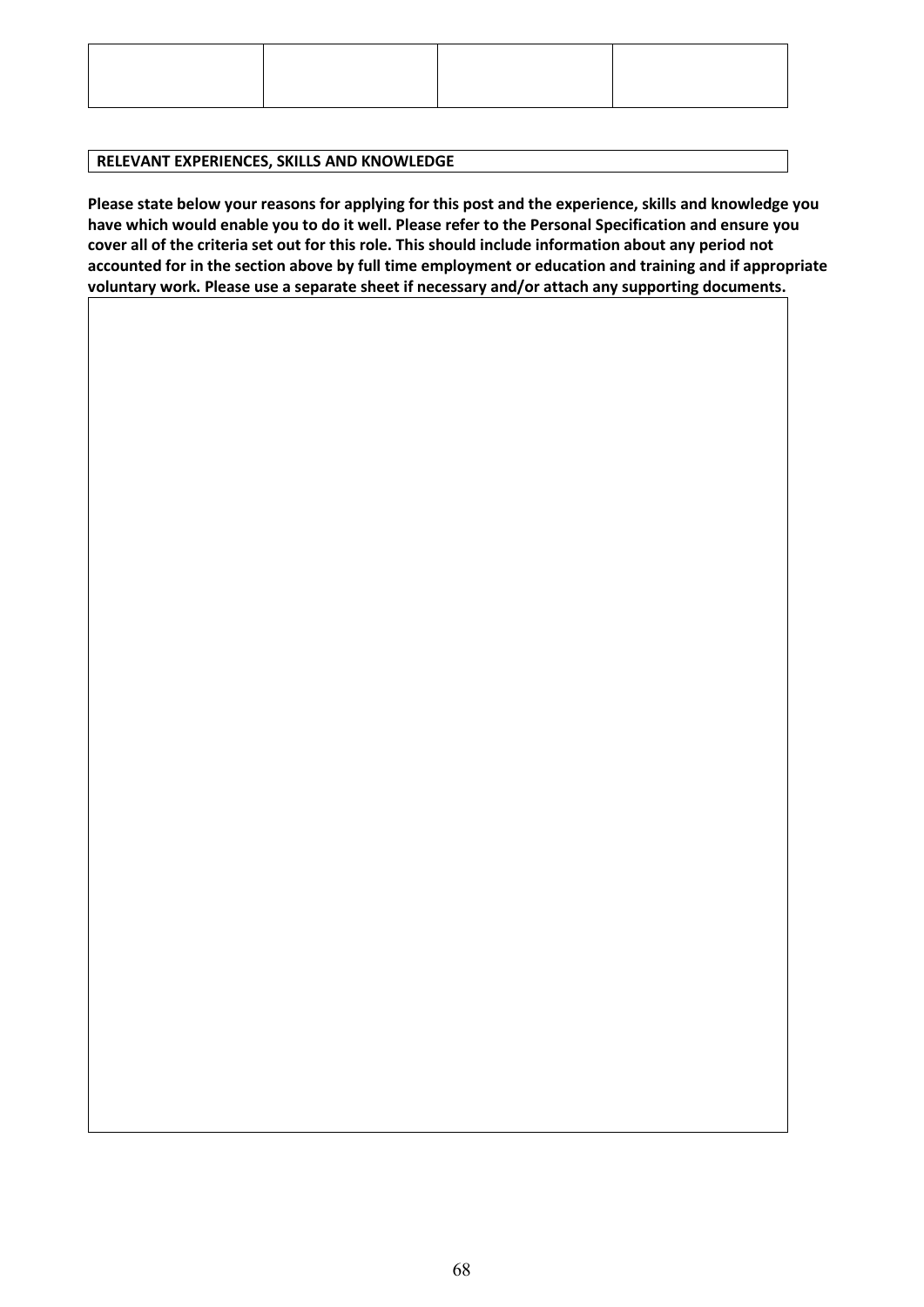**Do you require permission or a work permit to take up employment in the UK?**

**Yes No** 

**The Council has legal obligations to ensure that you can work legally in the UK. Prior to taking up any employment you will be required to provide evidence of a passport and/or other relevant documents on the approved list to satisfy the Council that you comply with this requirement.**

| Are there any restrictions on your residing in the UK?                   | <b>Yes</b> | No        |  |
|--------------------------------------------------------------------------|------------|-----------|--|
| <b>DRIVING LICENCE</b>                                                   |            |           |  |
| Do you hold a current driving licence?<br>Yes                            | No         |           |  |
| If "yes" please state type of licence you hold:                          |            |           |  |
| Are you a car owner or do you have access to a car?                      | <b>Yes</b> | <b>No</b> |  |
| Do you have any current endorsements?<br>Yes<br>If 'Yes' please specify: | <b>No</b>  |           |  |
|                                                                          |            |           |  |
|                                                                          |            |           |  |
| <b>REFERENCES</b>                                                        |            |           |  |

**Please give details of two persons who we could contact and would be willing to supply a reference for you. We would prefer your referees to be your most recent employers including your current employer, if applicable.**

| . .              |  |
|------------------|--|
| Name:            |  |
| <b>Position:</b> |  |
| <b>Address:</b>  |  |
|                  |  |
| Postcode:        |  |
| Email:           |  |
| <b>Tel No:</b>   |  |
|                  |  |

**Have you any objection to the references being obtained prior to interview. Yes No References will be obtained, and their authenticity checked if you are to be offered the appointment.** 

| <b>RELATIONSHIPS</b> |  |  |
|----------------------|--|--|
|                      |  |  |

**Are you, to your knowledge, related to or have any relationship with an Elected or Co-Opted Member or employee of the Council?** Yes No **If 'yes' please give details.**